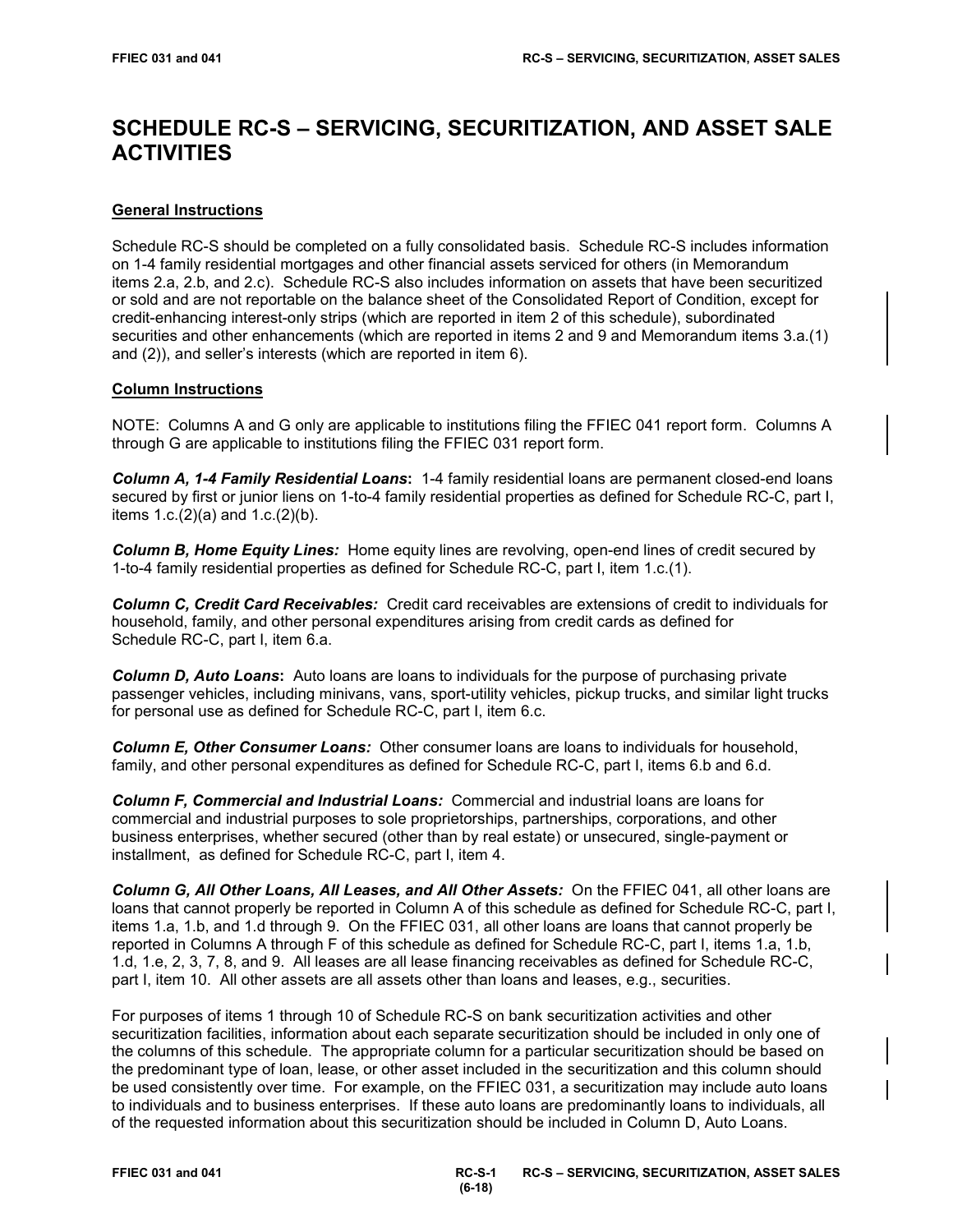# **Definitions**

For purposes of this schedule, the following definitions of terms are applicable.

*Recourse or other seller-provided credit enhancement* means an arrangement in which the reporting bank retains, in form or in substance, any risk of credit loss directly or indirectly associated with a transferred (sold) asset that exceeds its pro rata claim on the asset. It also includes a representation or warranty extended by the reporting bank when it transfers an asset, or assumed by the bank when it services a transferred asset, that obligates the bank to absorb credit losses on the transferred asset. Such an arrangement typically exists when a bank transfers assets and agrees to protect purchasers or some other party, e.g., investors in securitized assets, from losses due to default by or nonperformance of the obligor on the transferred assets or some other party. The bank provides this protection by retaining:

- (a) an interest in the transferred assets, e.g., credit-enhancing interest-only strips, "spread" accounts, subordinated interests or securities, collateral invested amounts, and cash collateral accounts, that absorbs losses, or
- (b) an obligation to repurchase the transferred assets

in the event of a default of principal or interest on the transferred assets or any other deficiency in the performance of the underlying obligor or some other party. *Subordinated interests and subordinated securities* retained by a bank when it securitizes assets expose the bank to more than its pro rata share of loss and thus are considered a form of credit enhancement to the securitization structure.

*Credit-enhancing interest-only strip*, as defined in the banking agencies' regulatory capital standards, means an on-balance sheet asset that, in form or in substance: (i) represents the contractual right to receive some or all of the interest due on transferred assets; and (ii) exposes the bank to credit risk directly or indirectly associated with the transferred assets that exceeds a pro rata share of the bank's claim on the assets, whether through subordination provisions or other credit enhancement techniques. Credit-enhancing interest-only strips include other similar "spread" assets and can be either retained or purchased.

*Liquidity facility* means any arrangement, including servicer cash advances, in which the reporting bank is obligated to provide funding to a securitization structure to ensure investors of timely payments on issued securities, e.g., by smoothing timing differences in the receipt of interest and principal payments on the underlying securitized assets, or to ensure investors of payments in the event of market disruptions. Advances under such a facility are typically reimbursed from subsequent collections by the securitization structure and are not subordinated to other claims on the cash flows from the underlying assets and, therefore, should generally not be construed to be a form of credit enhancement. However, if the advances under such a facility are subordinated to other claims on the cash flows, the facility should be treated as a credit enhancement for purposes of this schedule.

*Seller's interest* means the reporting bank's ownership interest in loans that have been securitized, except an interest that is a form of recourse or other seller-provided credit enhancement. Seller's interests should be reported on Schedule RC – Balance Sheet – as securities or as loans depending on the form in which the interest is held. However, seller's interests differ from the securities issued to investors by the securitization structure. The principal amount of a seller's interest is generally equal to the total principal amount of the pool of assets included in the securitization structure less the principal amount of those assets attributable to investors, i.e., in the form of securities issued to investors.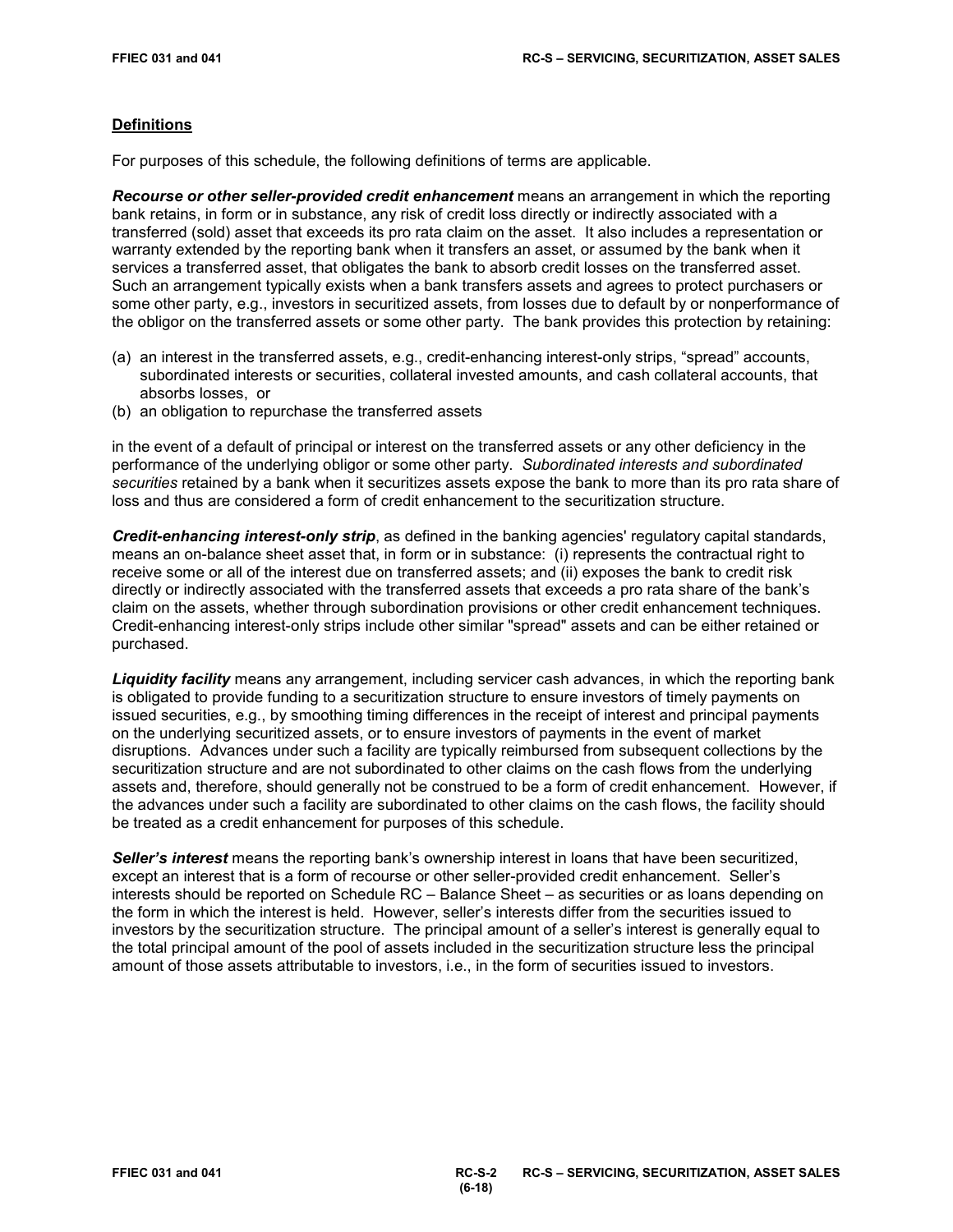#### **Item Instructions**

#### **Bank Securitization Activities**

A bank should report information in Schedule RC-S, items 1 through 8, only for those securitizations for which the transferred assets qualify for sale accounting or are otherwise not carried as assets on the bank's consolidated balance sheet.

#### **Item No. Caption and Instructions**

- **1 Outstanding principal balance of assets sold and securitized by the reporting bank with servicing retained or with recourse or other seller-provided credit enhancements.** Report in the appropriate column the principal balance outstanding as of the report date of loans, leases, and other assets which the reporting bank has sold and securitized while:
	- (1) retaining the right to service these assets, or
	- (2) when servicing has not been retained, retaining recourse or providing other seller-provided credit enhancements to the securitization structure.

Include in column C the amount outstanding of any credit card fees and finance charges that the reporting bank has securitized and sold in connection with its securitization and sale of credit card receivable balances.

Include the principal balance outstanding of loans the reporting bank has (1) pooled into securities that have been guaranteed by the Government National Mortgage Association (Ginnie Mae) and (2) sold with servicing rights retained.

Include small business obligations transferred with recourse under Section 208 of the [Riegle](https://www.gpo.gov/fdsys/pkg/STATUTE-108/pdf/STATUTE-108-Pg2160.pdf)  [Community Development and Regulatory Improvement Act of 1994](https://www.gpo.gov/fdsys/pkg/STATUTE-108/pdf/STATUTE-108-Pg2160.pdf) that the reporting bank has securitized and sold.

Exclude the principal balance of loans underlying seller's interests owned by the reporting bank; report the amount of seller's interests in Schedule RC-S, item 6.

Do *not* report in this item the outstanding balance of 1-4 family residential mortgages sold to the Federal National Mortgage Association (Fannie Mae) or the Federal Home Loan Mortgage Corporation (Freddie Mac) that the government-sponsored agency in turn securitizes. Do *not* report in this item the outstanding balance of 1-4 family residential mortgages sold to a Federal Home Loan Bank (FHLB) through a Mortgage Partnership Finance Program that the FHLB in turn securitizes. Report 1-4 family residential mortgages sold to Fannie Mae, Freddie Mac, or FHLB with recourse or other seller-provided credit enhancements in Schedule RC-S, item 11, column A, and report the maximum credit exposure arising from the enhancements in item 12, column A. If servicing has been retained on the 1-4 family residential mortgages, report the outstanding principal balance of the mortgages in Schedule RC-S, Memorandum item 2.a or 2.b depending on whether the servicing is performed with or without recourse or other servicer-provided credit enhancements. If the bank has both retained the servicing and provided credit enhancements, report the principal balance of the 1-4 family residential mortgages in Schedule RC-S, item 11, column A, and in Memorandum item 2.a.

Exclude securitizations that the reporting bank has accounted for as secured borrowings because the transactions do not meet the criteria for sale accounting under generally accepted accounting principles. The securitized loans, leases, and other assets should continue to be carried as assets on the reporting bank's balance sheet.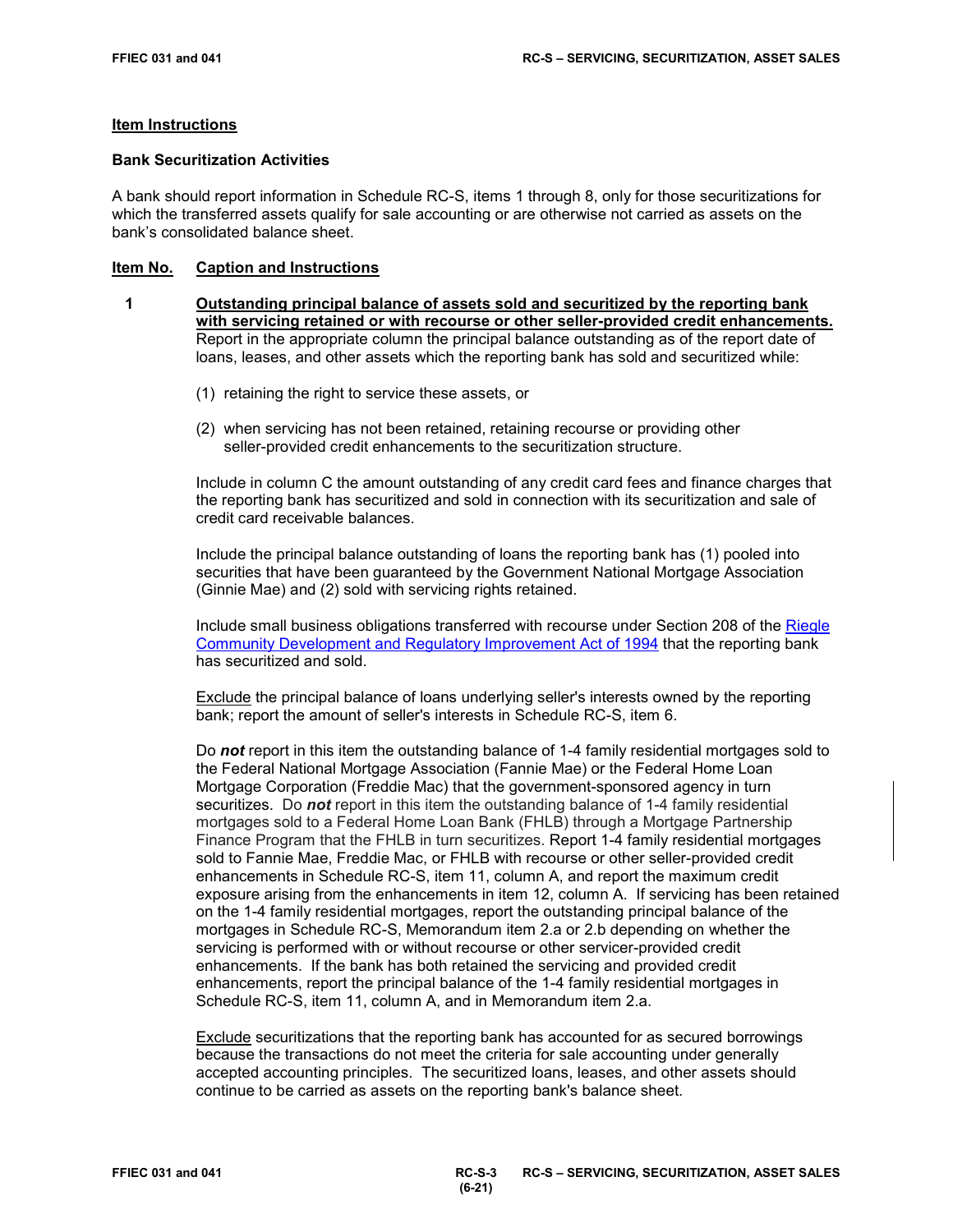**2 Maximum amount of credit exposure arising from recourse or other seller-provided credit enhancements provided to structures reported in item 1.** Report in the appropriate column the maximum contractual credit exposure remaining as of the report date under recourse arrangements and other seller-provided credit enhancements provided by the reporting bank to securitization structures reported in Schedule RC-S, item 1, above.

Report the total of:

- (1) The carrying value of credit-enhancing interest-only strips included as securities in Schedule RC-B, as other assets in Schedule RC-F, or as trading assets in Schedule RC, item 5, that the reporting bank has retained as credit enhancements in connection with the securitization structures reported in Schedule RC-S, item 1, above.
- (2) The carrying value of subordinated securities and other residual interests carried as on-balance sheet assets that the reporting bank has retained in connection with the securitization structures reported in Schedule RC-S, item 1, above.
- (3) The unused portion of standby letters of credit and the maximum contractual amount of recourse or other credit exposure not in the form of an on-balance sheet asset that the reporting bank has provided or retained in connection with the securitization structures reported in Schedule RC-S, item 1, above. Include the maximum contractual amount of recourse the bank has retained on the small business obligations transferred with recourse that the reporting bank has securitized and sold, the outstanding principal balance of which was reported in Schedule RC-S, item 1, above.

Do not report as the remaining maximum contractual exposure a reasonable estimate of the probable loss under the recourse arrangements or credit enhancement provisions or the fair value of any liability incurred under such provisions. Furthermore, do not reduce the remaining maximum contractual exposure by the amount of any associated recourse liability account. Report exposure amounts gross rather than net of any tax effects, e.g., any associated deferred tax liability.

 Do not include unused portions of commitments that function as liquidity facilities (report such unused commitments in Schedule RC-S, item 3).

NOTE: On the FFIEC 031 report form, item 3 is to be completed by banks with \$100 billion or more in total assets. Item 3 is not applicable to banks filing the FFIEC 041 report form.

- **3 Reporting bank's unused commitments to provide liquidity to structures reported in item 1.** Report in the appropriate column the unused portions of commitments provided by the reporting bank to the securitization structures reported in Schedule RC-S, item 1, above that function as liquidity facilities.
- **4 Past due loan amounts included in item 1.** Report in the appropriate subitem the outstanding principal balance of loans, leases, and other assets reported in Schedule RC-S, item 1, above that are 30 days or more past due as of the report date. For purposes of determining whether a loan, lease, or other asset reported in item 1 above is past due, the reporting criteria to be used are the same as those for columns A and B of Schedule RC-N.
- **4.a 30-89 days past due.** Report in the appropriate column the outstanding principal balance of loans, leases, and other assets reported in Schedule RC-S, item 1, above that are 30 to 89 days past due as of the report date.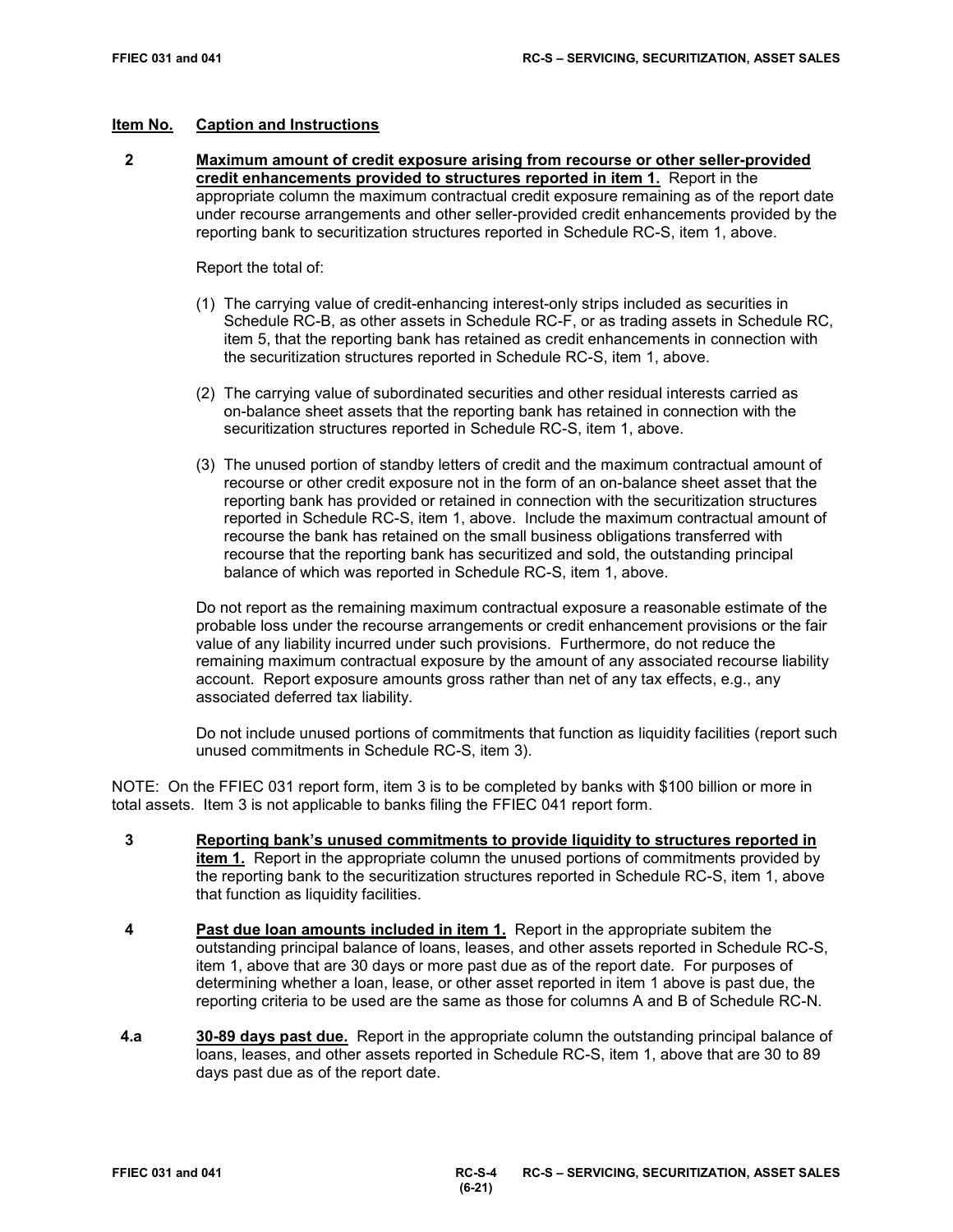- **4.b 90 days or more past due.** Report in the appropriate column the outstanding principal balance of loans, leases, and other assets reported in Schedule RC-S, item 1, above that are 90 days or more past due as of the report date.
- **5 Charge-offs and recoveries on assets sold and securitized with servicing retained or with recourse or other seller-provided credit enhancements (calendar year-to-date).**  Report in the appropriate subitem the amount of charge-offs and recoveries during the calendar year to date on loans, leases, and other assets that have been sold and securitized in the securitization structures reported in Schedule RC-S, item 1, above. If a securitization is no longer outstanding as of the report date, i.e., no amount is reported for the securitization in Schedule RC-S, item 1, do not report any year-to-date charge-offs and recoveries for the securitization in Schedule RC-S, items 5.a and 5.b.
- **5.a Charge-offs.** Report in the appropriate column the amount of loans, leases, and other assets that have been sold and securitized by the reporting bank in the securitization structures reported in Schedule RC-S, item 1, above that have been charged off or otherwise designated as losses by the trustees of the securitizations, or other designated parties, during the calendar year-to-date.

Include in column C charge-offs or reversals of uncollectible credit card fees and finance charges that had been capitalized into the credit card receivable balances that had been securitized and sold.

**5.b Recoveries.** Report in the appropriate column the amount of recoveries of previously charged-off loans, leases, and other assets in the securitization structures reported in Schedule RC-S, item 1, above during the calendar year-to-date.

> Include in column C recoveries of previously charged-off or reversed credit card fees and finance charges that had been capitalized into the credit card receivable balances that had been securitized and sold.

- NOTE: Item 6 is to be completed by banks with \$10 billion or more in total assets.
	- **6 Amount of ownership (or seller's) interests carried as securities or loans.** Report in the appropriate column the carrying value of the reporting bank's ownership (or seller's) interests associated with the securitization structures reported in Schedule RC-S, item 1, above. Ownership (or seller's) interests may be in the form of securities or loans.
- **7 and 8** Not applicable.

#### **For Securitization Facilities Sponsored By or Otherwise Established By Other Institutions**

 **9 Maximum amount of credit exposure arising from credit enhancements provided by the reporting bank to other institutions' securitization structures in the form of standby letters of credit, purchased subordinated securities, and other enhancements.** Report in the appropriate column the maximum contractual credit exposure remaining as of the report date under credit enhancements provided by the reporting bank to securitization structures sponsored by or otherwise established by other institutions or entities, i.e., securitizations not reported in Schedule RC-S, item 1, above. Report the unused portion of standby letters of credit, the carrying value of purchased subordinated securities and purchased credit-enhancing interest-only strips, and the maximum contractual amount of credit exposure arising from other on- and off-balance sheet credit enhancements that provide credit support to these securitization structures. Do not report as the remaining maximum contractual exposure a reasonable estimate of the probable loss under credit enhancement provisions or the fair value of any liability incurred under such provisions.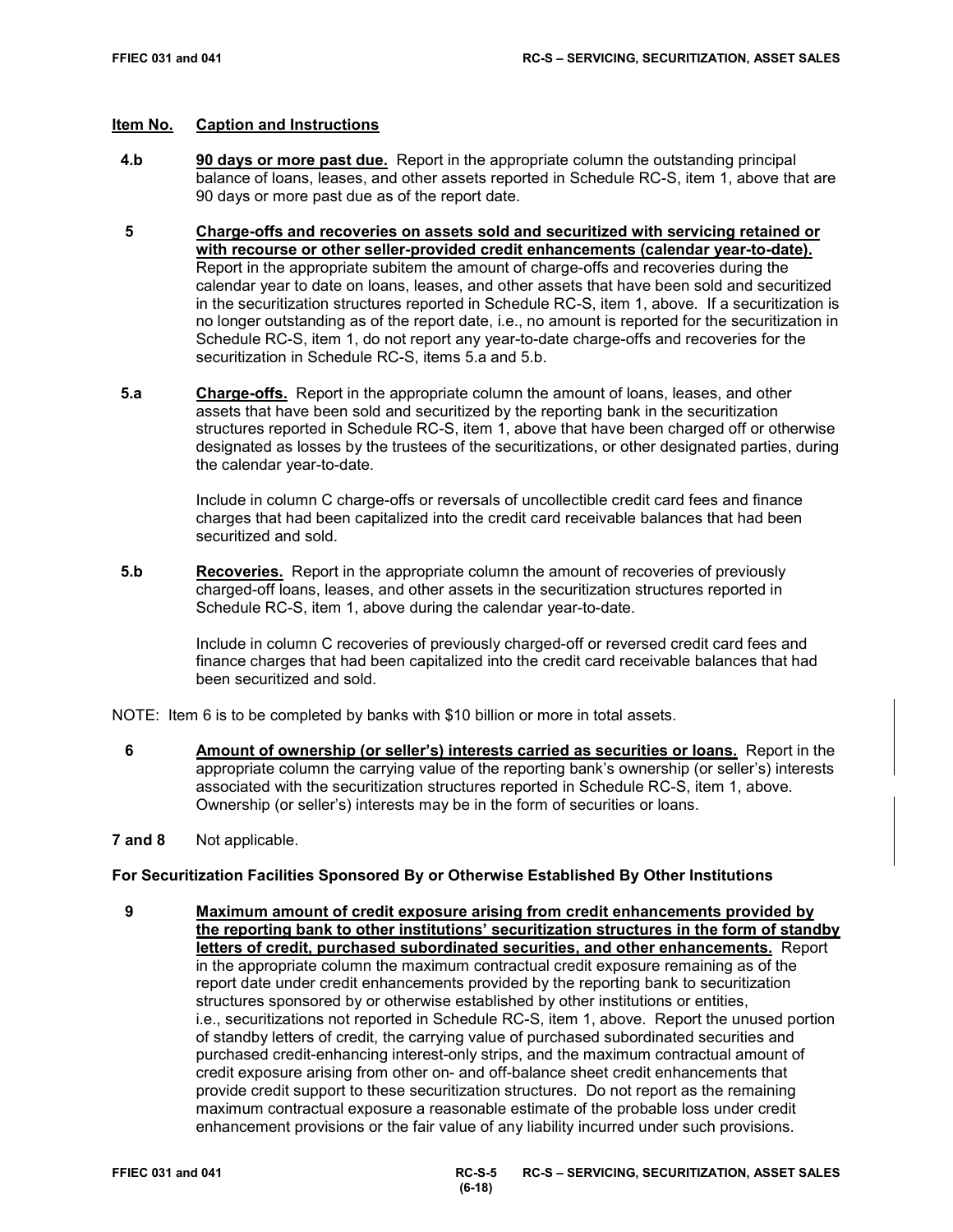**9** Furthermore, do not reduce the remaining maximum contractual exposure by the amount of (cont.) any associated recourse liability account. Report exposure amounts gross rather than net of any tax effects, e.g., any associated deferred tax liability.

> Exclude the amount of credit exposure arising from loans, leases, and other assets that the reporting bank has sold with recourse or other seller-provided credit enhancements to other institutions or entities, which then securitized the loans, leases, and other assets purchased from the bank (report this exposure in Schedule RC-S, item 12, below). Also exclude the amount of credit exposure arising from credit enhancements provided to asset-backed commercial paper conduits (report this exposure in Schedule RC-S, Memorandum item 3.a, if applicable).

NOTE: Item 10 is to be completed by banks with \$10 billion or more in total assets.

 **10 Reporting bank's unused commitments to provide liquidity to other institutions' securitization structures.** Report in the appropriate column the unused portions of commitments provided by the reporting bank that function as liquidity facilities to securitization structures sponsored by or otherwise established by other institutions or entities, i.e., securitizations not reported in Schedule RC-S, item 1, above. Exclude the amount of unused commitments to provide liquidity to asset-backed commercial paper conduits (report this amount in Schedule RC-S, Memorandum item 3.b, if applicable).

#### **Bank Asset Sales**

 **11 Assets sold with recourse or other seller-provided credit enhancements and not securitized by the reporting bank.** Report in the appropriate column the unpaid principal balance as of the report date of loans, leases, and other assets, which the reporting bank has sold with recourse or other seller-provided credit enhancements, but which were not securitized by the reporting bank. Include loans, leases, and other assets that the reporting bank has sold with recourse or other seller-provided credit enhancements to other institutions or entities, whether or not the purchaser has securitized the loans and leases purchased from the bank. Include 1-4 family residential mortgages that the reporting bank has sold to the Federal National Mortgage Association (Fannie Mae) or the Federal Home Loan Mortgage Corporation (Freddie Mac) with recourse or other seller-provided credit enhancements.

> Include small business obligations transferred with recourse under Section 208 of the [Riegle](https://www.gpo.gov/fdsys/pkg/STATUTE-108/pdf/STATUTE-108-Pg2160.pdf)  [Community Development and Regulatory Improvement Act of 1994,](https://www.gpo.gov/fdsys/pkg/STATUTE-108/pdf/STATUTE-108-Pg2160.pdf) which the reporting bank has sold, but which were not securitized by the reporting bank.

 **12 Maximum amount of credit exposure arising from recourse or other seller-provided credit enhancements provided to assets reported in item 11.** Report in the appropriate column the maximum contractual credit exposure remaining as of the report date under recourse arrangements or other seller-provided credit enhancements provided by the reporting bank in connection with its sales of the loans, leases, and other assets reported in Schedule RC-S, item 11, above. Report the unused portion of standby letters of credit, the carrying value of retained interests, and the maximum contractual amount of recourse or other credit exposure arising from other on- and off-balance sheet credit enhancements that the reporting bank has provided. Do not report as the remaining maximum contractual exposure a reasonable estimate of the probable loss under the recourse arrangements or credit enhancement provisions or the fair value of any liability incurred under such provisions. Furthermore, do not reduce the remaining maximum contractual exposure by the amount of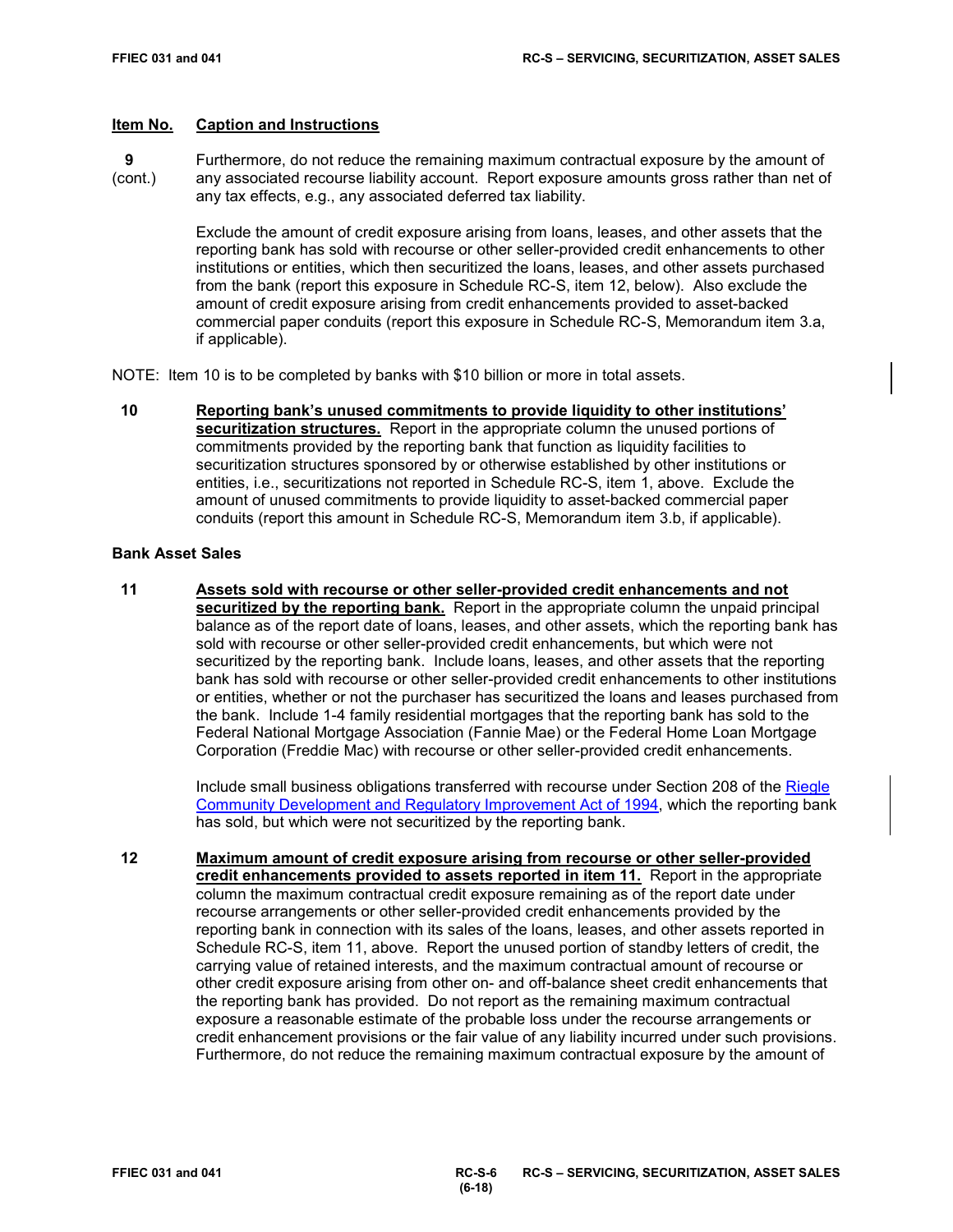**12** any associated recourse liability account. Report exposure amounts gross rather than net of (cont.) any tax effects, e.g., any associated deferred tax liability. any tax effects, e.g., any associated deferred tax liability.

> Include the maximum contractual amount of recourse the bank has retained on small business obligations transferred with recourse that the reporting bank has sold, but not securitized, the unpaid principal balance of which was reported in Schedule RC-S, item 11, above.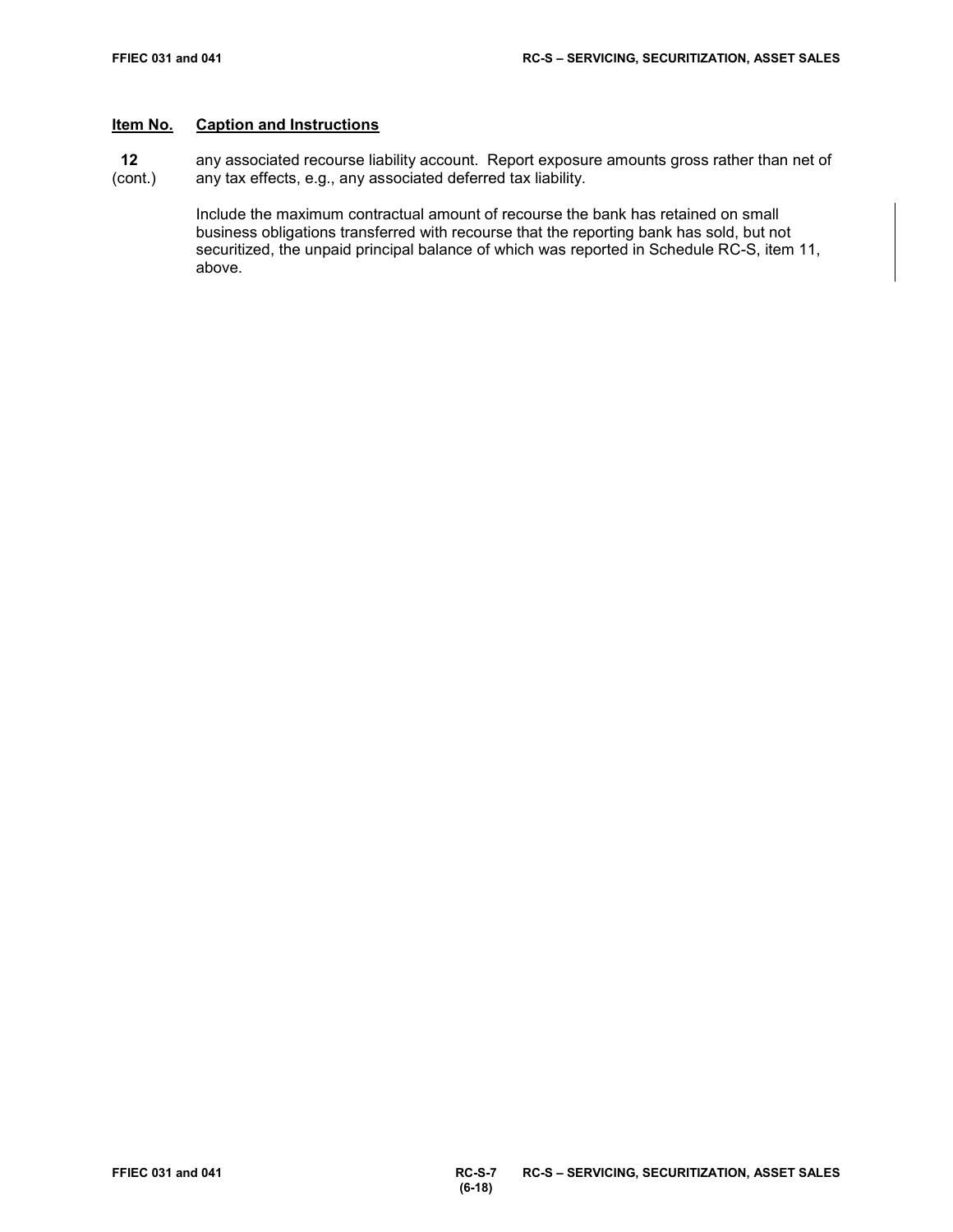## **Memoranda**

## **Item No. Caption and Instructions**

- **1** Not applicable.
- **2 Outstanding principal balance of assets serviced for others.** Report in the appropriate subitem the outstanding principal balance of loans and other financial assets the bank services for others, regardless of whether the servicing involves whole loans and other financial assets or only portions thereof, as is typically the case with loan participations. An institution should report the outstanding principal balance of assets for which it is the contractual servicer of record without regard to any subservicing agreements applicable to the assets.

Include (1) the principal balance of loans and other financial assets owned by others for which the reporting bank has purchased the servicing (i.e., purchased servicing) and (2) the principal balance of loans and other financial assets that the reporting bank has either originated or purchased and subsequently sold, whether or not securitized, but for which it has retained the servicing duties and responsibilities (i.e., retained servicing). If the bank services a portion of a loan or other financial asset for one or more other parties and owns the remaining portion of the loan or other financial asset, report only the principal balance of the portion of the asset serviced for others.

A bank should report in Memorandum items 2.a through 2.d retained servicing only for those transferred assets or portions of transferred assets properly reported as sold in accordance with applicable generally accepted accounting principles as well as purchased servicing.

- **2.a Closed-end 1–4 family residential mortgages serviced with recourse or other servicerprovided credit enhancements.** Report the outstanding principal balance of closed-end 1-to-4 family residential mortgage loans (as defined for Schedule RC-C, part I, item 1.c.(2)) that the reporting bank services for others under servicing arrangements in which the reporting bank also provides recourse or other servicer-provided credit enhancements. Include closed-end 1-to-4 family residential mortgages serviced under regular option contracts (i.e., with recourse) with the Federal National Mortgage Association, serviced with recourse for the Federal Home Loan Mortgage Corporation, and serviced with recourse under other servicing contracts.
- **2.b Closed-end 1–4 family residential mortgages serviced with no recourse or other servicer-provided credit enhancements.** Report the outstanding principal balance of closed-end 1-to-4 family residential mortgage loans (as defined for Schedule RC-C, part I, item 1.c.(2)) that the reporting bank services for others under servicing arrangements in which the reporting bank does not provide recourse or other servicer-provided credit enhancements.
- **2.c Other financial assets.** *NOTE: Memorandum item 2.c is to be completed if the principal balance of loans and other financial assets serviced for others is more than \$10 million.*

Report the outstanding principal balance of loans and other financial assets, other than closed-end 1-to-4 family residential mortgage loans, that the reporting bank services for others. These serviced financial assets may include, but are not limited to, home equity lines, credit cards, automobile loans, and loans guaranteed by the Small Business Administration.

 **2.d 1-4 family residential mortgages serviced for others that are in process of foreclosure at quarter-end.** Report the total unpaid principal balance of loans secured by 1-4 family residential properties (as defined for Schedule RC-C, part I, item 1.c) serviced for others for which formal foreclosure proceedings to seize the real estate collateral have started and are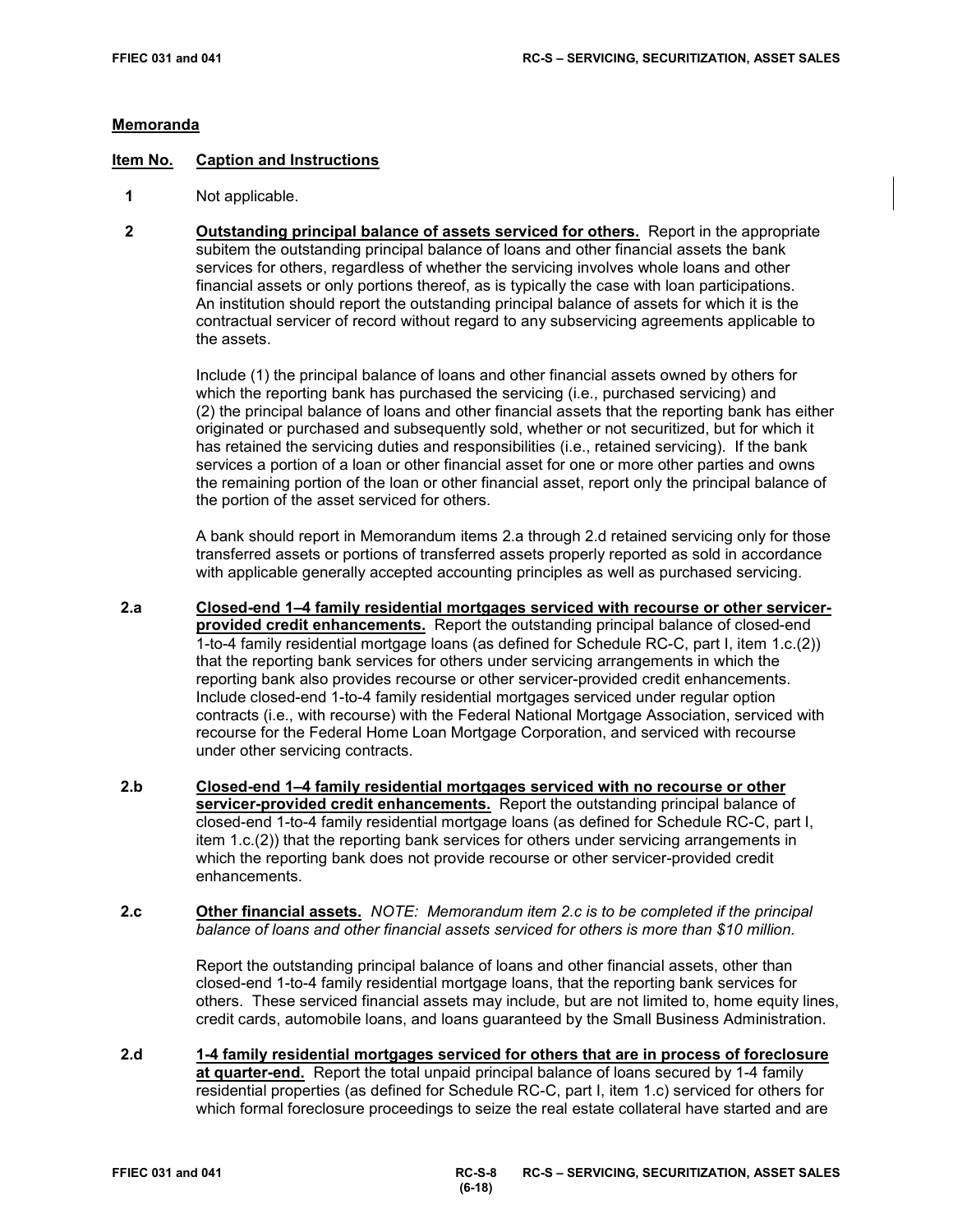## **Memoranda**

#### **Item No. Caption and Instructions**

**2.d** ongoing as of quarter-end, regardless of the date the foreclosure procedure was initiated.<br>(cont.) Loans should be classified as in process of foreclosure according to the investor's or local Loans should be classified as in process of foreclosure according to the investor's or local requirements. Include loans where the servicing has been suspended in accordance with any of the investor's foreclosure requirements. If a loan is already in process of foreclosure and the mortgagor files a bankruptcy petition, the loan should continue to be reported as in process of foreclosure until the bankruptcy is resolved. Exclude loans where the foreclosure process has been completed to the extent that (a) the investor has acquired title to the real estate, an entitling certificate, title subject to redemption, or title awaiting transfer to the Federal Housing Administration or the Veterans Administration or (b) the bank reports the real estate as "Other real estate owned" in Schedule RC, item 7.

> This item should include both closed-end and open-end 1-4 family residential mortgage loans that are in process of foreclosure. The closed-end 1-4 family residential mortgage loans serviced for others that are in process of foreclosure and reported in this item will have also been included in Schedule RC-S, Memorandum items 2.a and 2.b. The open-end 1-4 family residential mortgage loans serviced for others that are in process of foreclosure and reported in this item will also have been included in Schedule RC-S, Memorandum item 2.c, if the principal balance of such open-end mortgages and other financial assets serviced for others is more than \$10 million.

NOTE: Memorandum items 3.a.(1) through 3.b.(2) are to be completed by banks with \$10 billion or more in total assets.

- **3 Asset-backed commercial paper conduits.** Report the requested information on credit enhancements and liquidity facilities provided to asset-backed commercial paper conduits in Memorandum items 3.a and 3.b, respectively, regardless of whether the reporting bank must consolidate the conduit for reporting purposes in accordance with ASC Subtopic 810-10, Consolidation – Overall (formerly FASB Statement No. 167, "Amendments to FASB Interpretation No.46(R)").
- **3.a Maximum amount of credit exposure arising from credit enhancements provided to conduit structures in the form of standby letters of credit, subordinated securities, and other enhancements.** Report in the appropriate subitem the maximum contractual credit exposure remaining as of the report date under standby letters of credit, subordinated securities, and other credit enhancements provided by the reporting bank to asset-backed commercial paper conduit structures. Do not report in these subitems a reasonable estimate of the probable loss under the credit enhancement provisions or the fair value of any liability incurred under such provisions.
- **3.a.(1) Conduits sponsored by the bank, a bank affiliate, or the bank's holding company.** Report the unused portion of standby letters of credit, the carrying value of subordinated securities, and the maximum contractual amount of credit exposure arising from other credit enhancements that the reporting bank has provided to asset-backed commercial paper conduit structures sponsored by the reporting bank, an affiliate of the reporting bank, or the reporting bank's holding company.
- **3.a.(2) Conduits sponsored by other unrelated institutions.** Report the unused portion of standby letters of credit, the carrying value of subordinated securities, and the maximum contractual amount of credit exposure arising from other credit enhancements that the reporting bank has provided to asset-backed commercial paper conduit structures *other than those* sponsored by the reporting bank, an affiliate of the reporting bank, or the reporting bank's holding company.